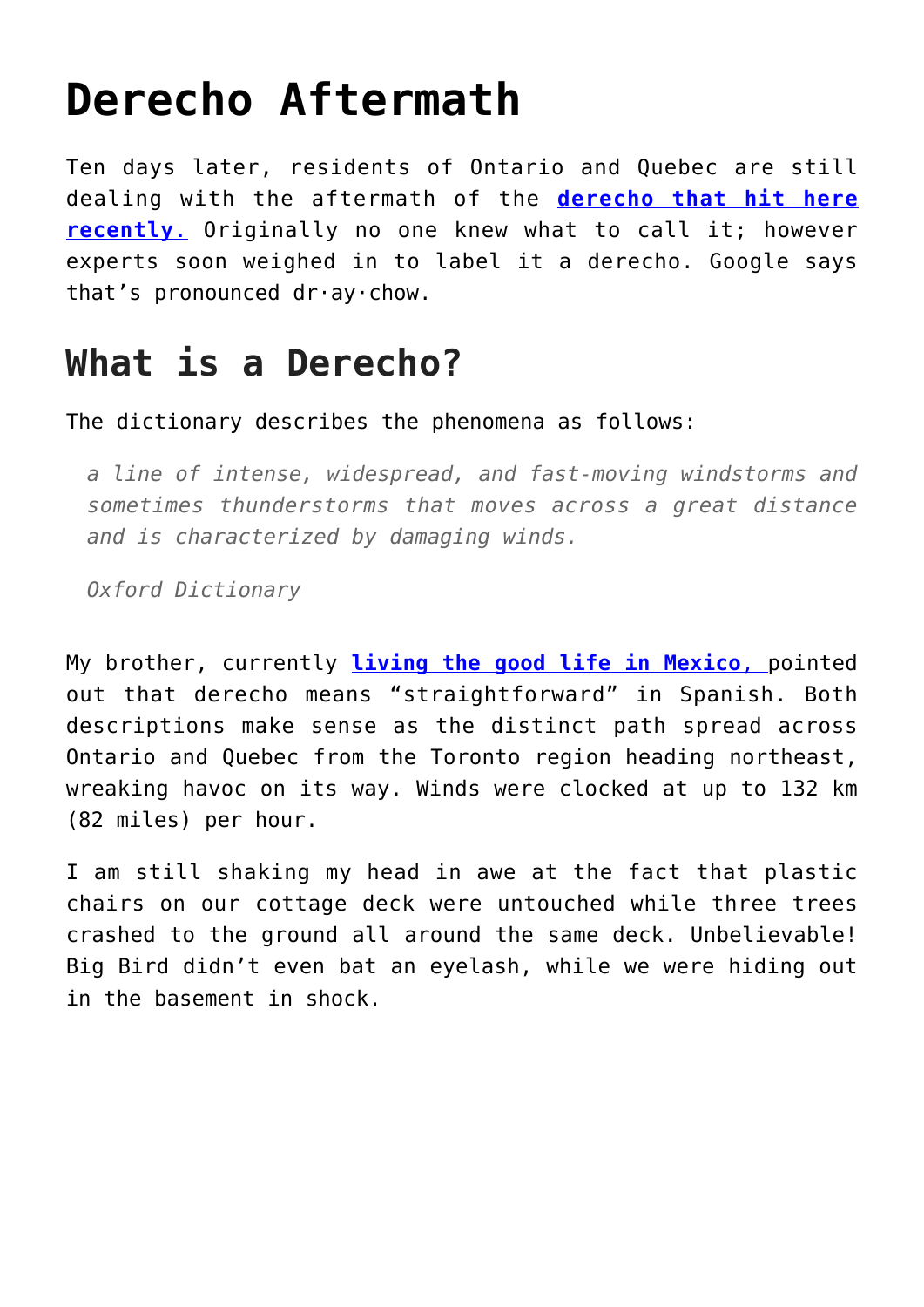

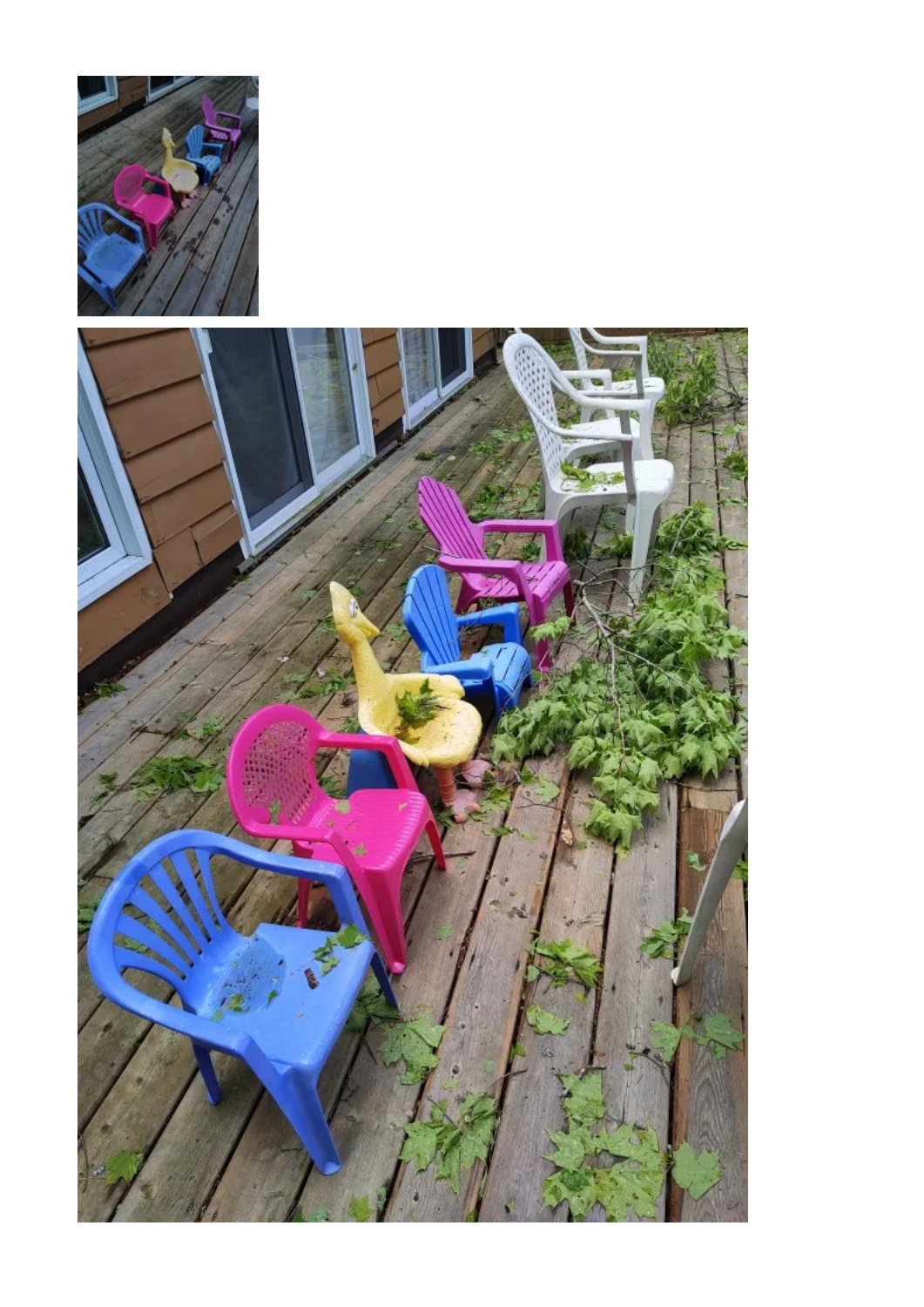# **Dealing with the Aftermath**

Downed hydro wires, poles, and transmission towers as well as magnificent, mature trees ripped out by their roots or split in two (or more) are still being repaired and cleaned up. We have now reached the first day of June on the calendar. Many people just regained their electricity within the past few days while others, including our cottage, are still out. Over 900,000 homes were without power at some point. We have been keeping an eye on the (very convenient) **[Hydro One Storm Centre](https://d8bkcndcv6jca.cloudfront.net/)** site for updates in the rural areas of Ontario so we know when to head back to the cottage to begin the massive cleanup.

One of the advantages of our (Ottawa) suburb of Kanata is that most hydro wires are buried underground. So, while we lost lots of trees, the streets and neighbourhoods within the heart of Ottawa were strewn with hydro wires, poles (last count is 200), and transmission towers.

#### **Insurance Coverage**

**[The Insurance Bureau of Canada](https://www.insurancebusinessmag.com/ca/companies/insurance-bureau-of-canada/213740/)** advises those policyholders affected to be sure to:

*document storm damage to their homes, belongings and automobiles using video and pictures. It has also prescribed that policyholders should keep the receipts if they are having a crew help with the cleanup or remediation of their properties.*

*IBC*

### **In the Wrong Place at the Wrong Time**

Ten victims of the storm paid the ultimate price with their